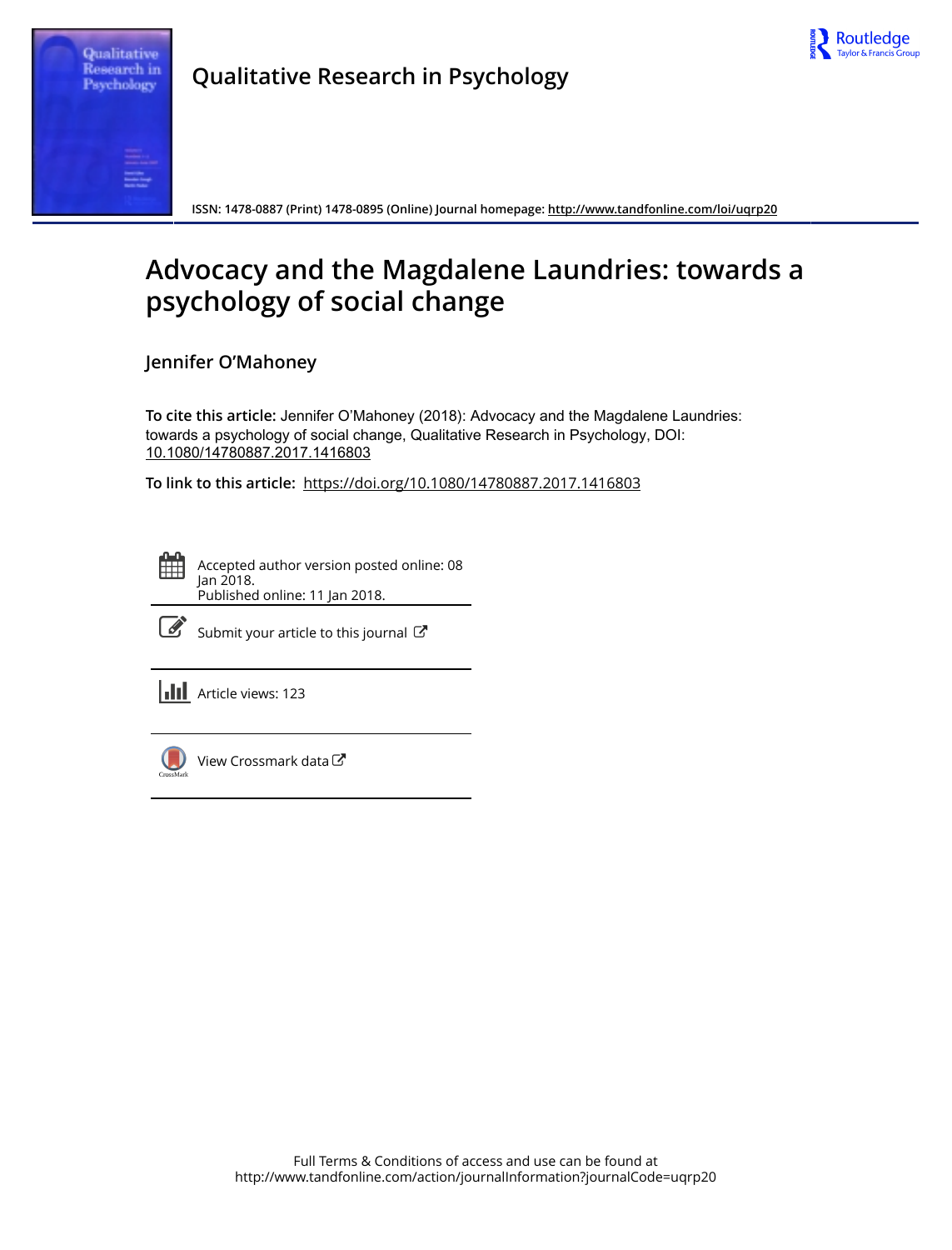

Check for updates

## Advocacy and the Magdalene Laundries: towards a psychology of social change

#### Jennifer O'Mahoney

Waterford Institute of Technology, Department of Applied Arts, College Street, Waterford, Ireland

#### ABSTRACT

This article will describe how a project documenting interviews with survivors of Ireland's Magdalene Laundries explores the relationship between psychology and advocacy. The Waterford Memories Project focuses on documenting survivor narratives both for subsequent qualitative analysis and a publicly accessible record of the women's experiences about events, which remain silenced and hidden in Irish society. The process of documenting the women's narratives is, in itself, an action toward social change because it challenges the lacuna of information and data available from the Irish Government and Religious Orders. The archives of the Laundries are heavily restricted, and the women's voices suppressed, which has implications for the ability of survivors to integrate their experiences of violence into personal narratives. In this project, an action-approached focus to psychological research with the survivors of the Magdalene Laundries provides strong evidence for the suitability of applying psychological methods to social and moral issues.

#### **KEYWORDS**

advocacy; Engagement; Magdalene Laundries; narratives; social change

#### Ireland's Magdalene Laundries

The initial motivation behind the founding of Magdalene Asylums<sup>1</sup> in the 19th century was societal and political concern regarding the interrelated issues of prostitution and venereal disease. Institutions, which rescued women who had "fallen" into prostitution and associated "rescue work," became an important area of public philanthropy in 19th century Britain and Ireland. Hence, Magdalene Asylums were a common feature in societies outside Ireland in the 19th and early 20th century, by 1900 there were more than 300 in England and at least 20 in Scotland (Finnegan [2004\)](#page-15-0). Many North American cities were also home to such asylums, including New York, Boston, Chicago, and New Orleans. Between 1765 and 1914, at least 40 refuges or asylums were formed in Ireland for the rescue of fallen women, the majority surviving into the 1980s and 1990s (Luddy [2007](#page-15-1)). The institutions bore the title of "Magdalene" in reference to Mary Magdalene, described in contemporaneous Catholic doctrine as a

CONTACT Jennifer O'Mahoney; Waterford **is a proport of the Development O'Mahoney**, Department of Applied Arts, College Street, Ireland.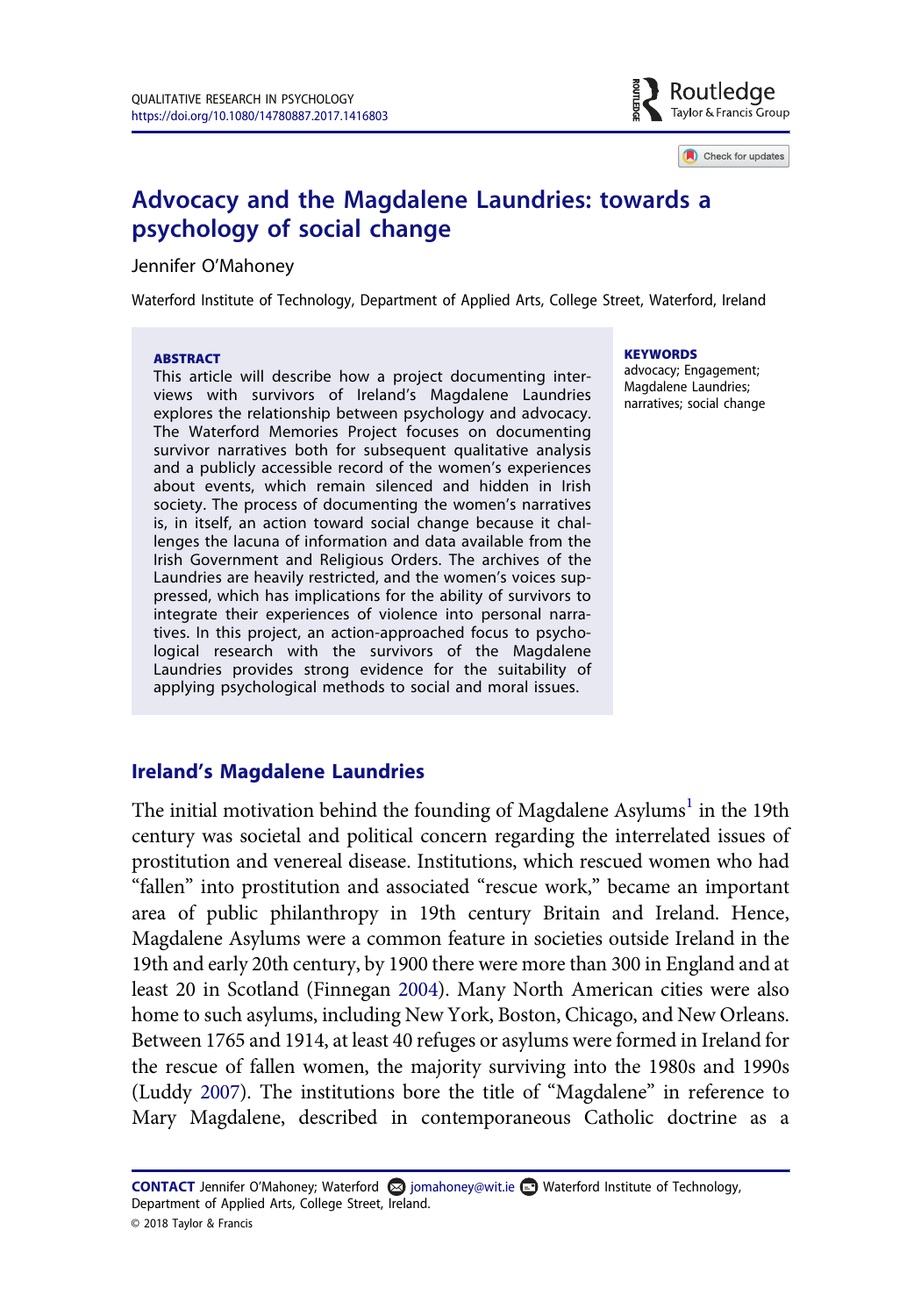$2 \quad \circledast$  J. O'MAHONEY

reformed prostitute who was rewarded for her penitence and service to Jesus with love and compassion.

During the final two decades of the 19th century there was a decline in prostitution in Ireland, which likely resulted from improved educational and employment opportunities for women, as well as high levels of emigration (Titley [2006\)](#page-16-0). Irish Independence in 1922 saw the removal of British soldiers, diminishing the market for prostitution. As a result, the Magdalene Asylums based in Ireland were forced to rethink their ethos in order to maintain their existence. These institutions turned toward unmarried mothers, victims of sexual assault, and girls who were "sexually aware" or "demonstrating marked tendencies towards sexual immorality" to maintain their clientele base (Raftery & O'Sullivan [1999](#page-16-1), pp. 27–8; Titley).

The strong Catholic identity of the Independent Irish State in 1922 greatly influenced the State's need and approach to reform wayward women who did not fit the model of the Irish family structure and thus were "excluded, silenced or punished" (Conrad [2004,](#page-15-2) p. 3). The institutions began to accommodate fewer voluntary entrants, and increasing numbers were detained for longer periods (many for life). Therefore, these institutions increasingly served a punitive function.

After Irish independence and the creation of the Irish Free State in 1922, 10 Magdalene Laundries operated between 1922 and 1996. Many of these institutions shared overriding characteristics, including "regimes of prayer, silence, work in a laundry and a preference for permanent inmates" (Smith [2007](#page-16-2), p. xvi). While Magdalene Laundries existed in Europe, America, and Australia, the Irish Magdalene Laundries are notable for their comparative longevity, remaining in existence until 1996 while similar Laundries in other countries were closing in the early to mid-20th century (Smith).

Life in the laundries was characterized by silence, prayer, and hard labor as women worked long days laundering and ironing soiled sheets from hospitals, hotels, and other businesses (Department of Justice [2013](#page-15-3); O'Donnell [2011](#page-15-4)). Girls were often transferred between industrial schools and the laundries without warning or explanation (Raftery & O'Sullivan [1999\)](#page-16-1). The girls were kept in a constant state of emotional and psychological turmoil, often unaware of why they were there, how long they would remain, or whether they would be transferred elsewhere. The girls were under constant control of the Religious Order and deprived of an education, rest, and privacy, and were assigned new names and uniforms (O'Rourke [2011](#page-15-5)).

#### Policing women's sexuality

The Church and the fledgling Irish Free State cooperated increasingly throughout the 1920s to guard and police the nation's moral climate. In particular, the Catholic Church enforced a moral control over women's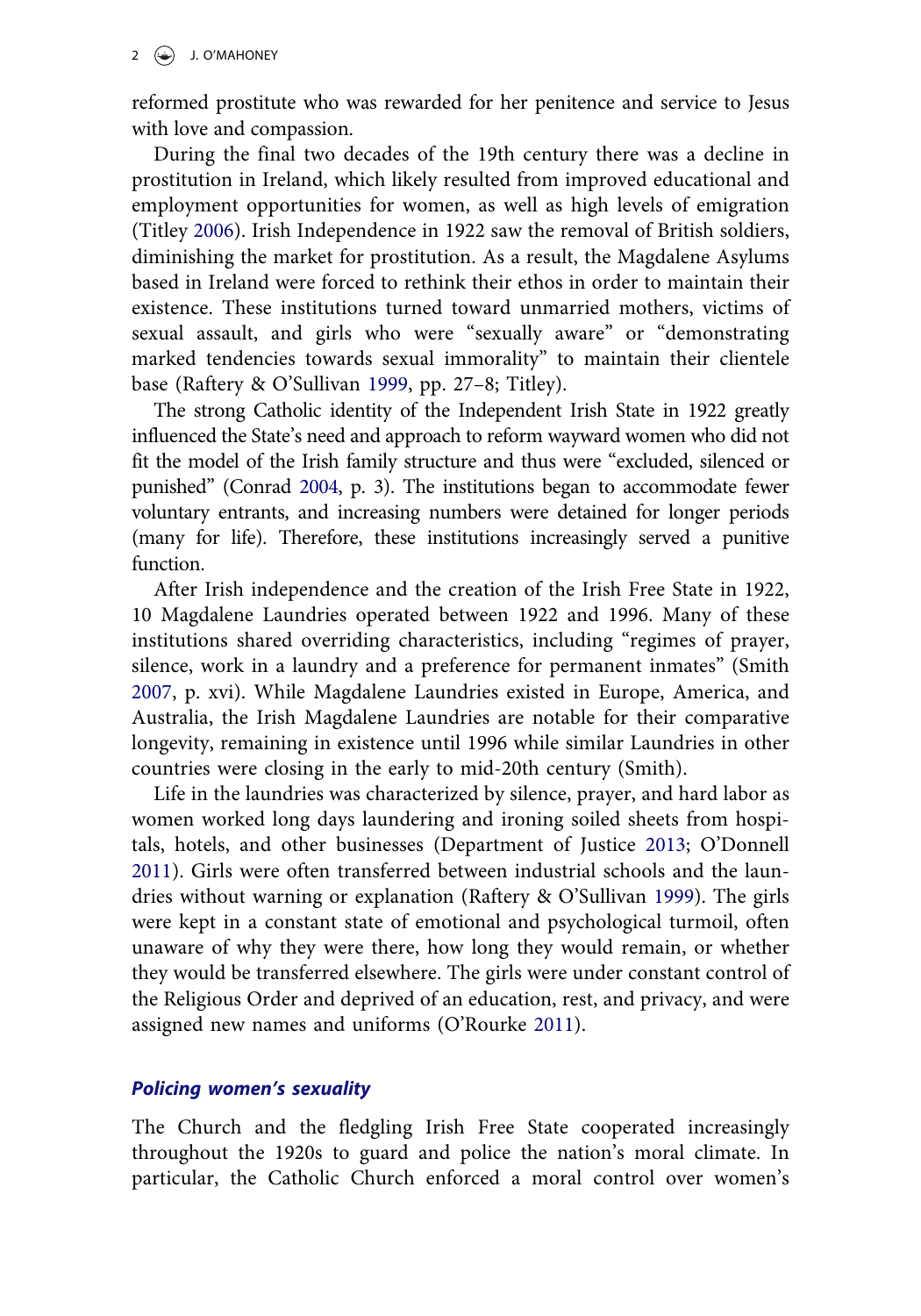bodies through a social and legal establishment of power, which managed domestic life, education, health, the arts, welfare entitlements, and religious participation (O'Mahony & Delanty [2001\)](#page-15-6). An example of some of the core legal and economic restraints are described by Cullen and Luddy ([2001,](#page-15-7) p. 1):

The 1926 Civil Service Act legalized a sex barrier in competitions for posts; from 1927 women were effectively barred from jury service under the Juries Act; from 1932 female civil servants and teachers lost their jobs on marriage; in 1934 the Criminal Law Amendment Act placed a complete ban on the importation of all contraceptives; in 1936 the Conditions of Employment Act empowered the Minister to restrict the employment of women in industry; the 1937 Constitution clearly signified the place of women as being exclusively in the home.

Effectively, women found themselves marginalized and restricted and helped establish the image of Ireland as a sexually pure and moral nation, enforced by an unrelentingly puritanical attitude to sexual expression (Finnegan [2004](#page-15-0)). As a result, those guilty of "crimes" such as extramarital sex were flaunting conservative Catholic moral values. However, it seems clear this requirement was policed only in the case of women. The control of women's sexuality, in both practice and discourse, became one of the main strategies by which the Catholic Church maintained its power, with severe consequences for those considered to have transgressed (Inglis [1998](#page-15-8); Luddy [2007](#page-15-1)).

Claudia Lenz ([2010](#page-15-9)) has analyzed the ambivalent and yet crucial role women played in the constitution of national ideology and nationalist policies. She notes that, on one hand, women are constructed as biological and moral "bearers" of the nation, responsible for its ethical continuity and future existence; on the other hand, they are regarded as neither capable of coping with the challenges of public affairs nor reliable in political matters (Lenz, p. 87). In the Irish context, it has taken decades before Irish society began to articulate the Magdalene story in a public forum with compassion. These women were essentially "written out" of Irish history, deemed too morally dangerous to remain within mainstream Irish society, instead incarcerated against their will in Magdalene Laundries to repent for their so-called "sins." This incarceration formed a collective punishment of what was regarded as deviant sexuality, with the aim to reestablish the nation's sexual order (Lenz).

To understand the social and historical exclusion of this group of Irish women, it is important to recognize the patriarchal role of the Catholic Church and Irish State. To engage in qualitative analysis of materials related to the institutions and survivors, it is negligent to ignore the role of advocacy in the research process, particularly when issues of social justice are at the focus of the research. Generally, advocacy can be defined as "any action taken to support the needs of a particular person, group, or issue in order to affect change" (Cumiskey [2014](#page-15-10), p. 49). Advocacy can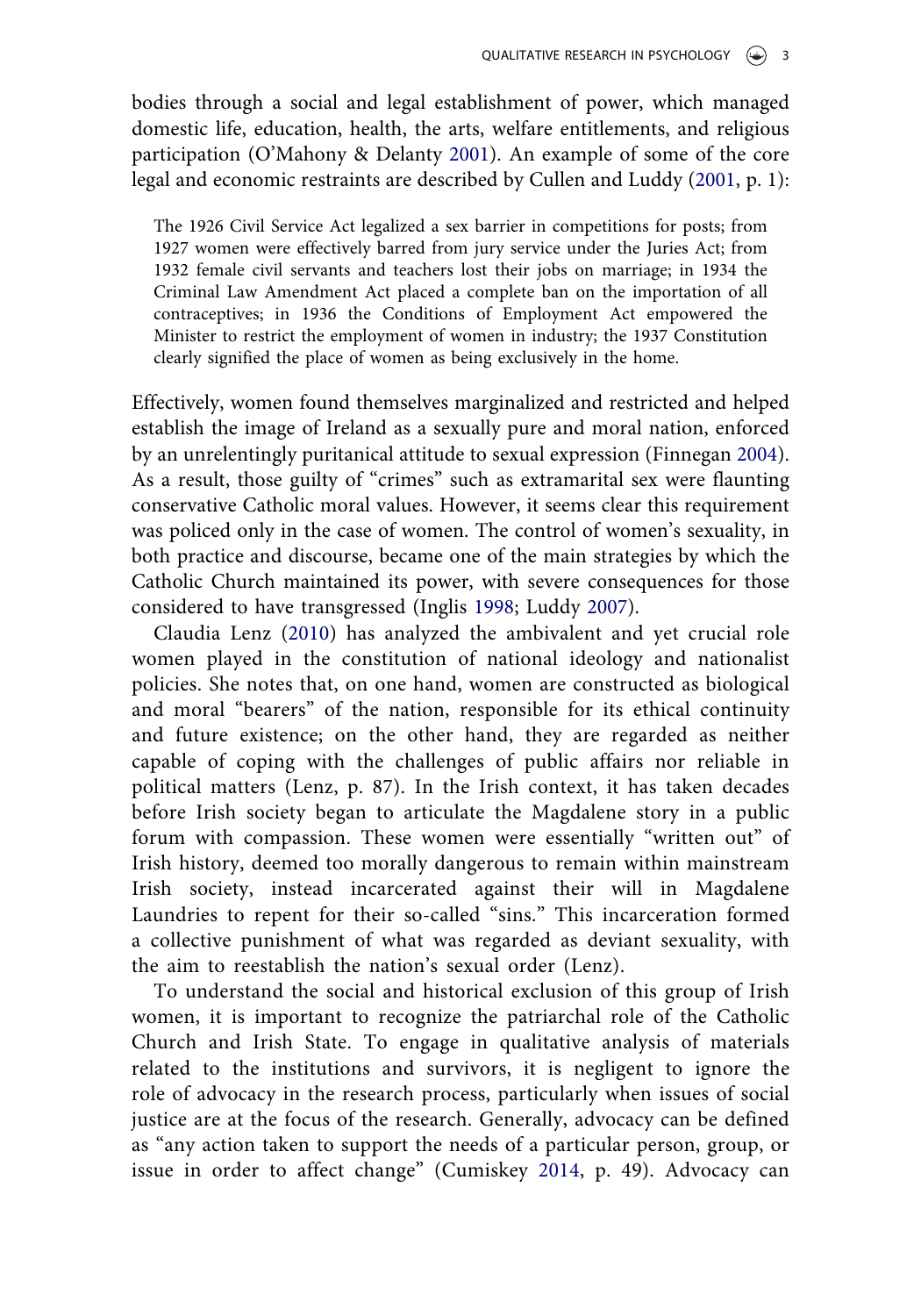take the form of professional or social engagement. However, psychologists' engagement with professional advocacy (such as the promotion of education and the practice of psychology) appears to be more accepted and less contentious than engagement with social advocacy (Jarrett & Fairbank [1987](#page-15-11)).

Whether advocacy forms a conscious motivation for psychologists in working with survivors of trauma, our dissemination of analyses related to such participants can be used to directly or indirectly inform policy, education programs, and/or legislation, which may impact the lives of our participants. Psychologists often provide advice to policy makers, government agencies, and health organizations. They may also be involved in designing and using assessment and diagnostic tools or conducting evaluation and efficacy studies on the implementation of policies and interventions. The decision to engage in advocacy can either be at the fore of a researcher's motivation, or scholars can find themselves in the public focus as an advocate if their research becomes a focus of public interest, particularly when there is a moral implication to the work.

This interest in advocacy has historically been conceptualized as a reducing researchers' objectivity and, as a result, reducing their quality of research. Marczyk [\(2016](#page-15-12), para. 8) has gone so far as to state that "advocacy can only serve as a cognitive constraint that decreases research quality as the goal of advocacy is decidedly not truth. Advocates should update their conclusions in light of the research; not vice versa." Herein lies the crux of the issue. Is engagement in research tainted by engagement with advocacy? I argue that for many qualitative psychologists engaged with social justice work, the role of the researcher involves becoming part of the solution. In qualitative work, often the methodology, theory, and action of the researcher are inextricable. This does not mean, however, advocates cannot conduct high quality research. Research is heavily influenced by the scholar's perspective; even a supposedly objective, quantified approach to psychology reflects a set of beliefs on the part of the researcher. How and why a researcher examines and interacts with the participant is an important consideration in any piece of research. The next section of this paper will consider this debate in light of my own experience with a social justice focused research project.

## The Waterford memories project

My first contact with a survivor of the Laundries was through my work with my local rape crisis center. I met  $Susan<sup>2</sup>$  $Susan<sup>2</sup>$  $Susan<sup>2</sup>$  more than 10 years ago when she was participating in a study I was conducting examining the long-term social repercussions of sexual abuse. Susan was in her mid-60s and was reaching out for counseling for the first time in her life about sexual abuse she had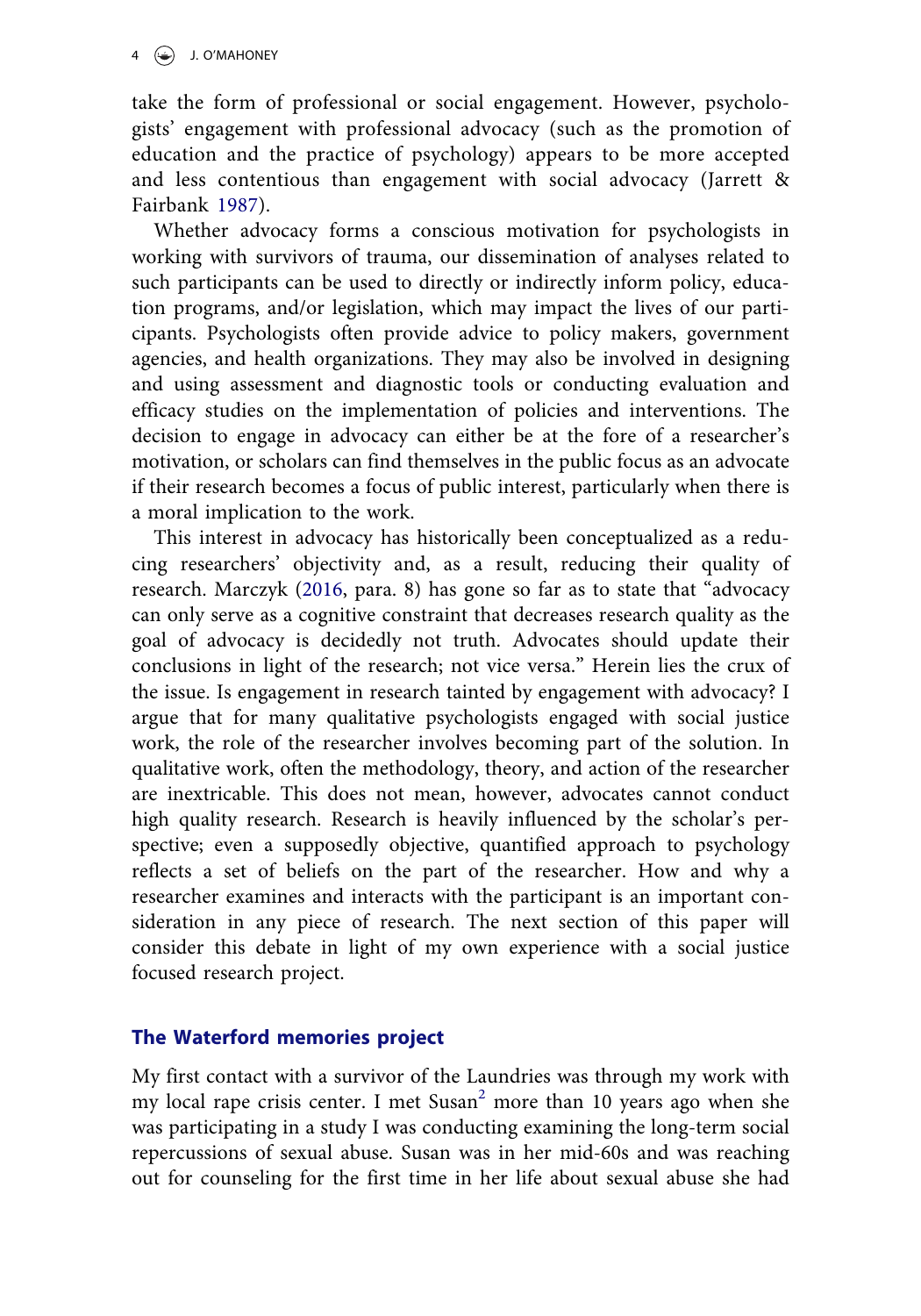experienced as a child. During my interview with Susan, she told me about how she had reported the abuse to a teacher in school (a Catholic nun), and this information was relayed to the local priest. Susan was unsure what transpired regarding her allegations, but clearly recalls being removed from the family home and sent to an industrial school, and then transferred to a Magdalene Laundry around the age of 14. Rather than the removal of the perpetrator, the decision was taken to remove a young child and place her in an institution. I was deeply affected by Susan's story and horrified at this treatment of a young child who was silenced and punished for her trauma experiences, and failed by her family, society, the Catholic Church, and the State. I knew very little of the Magdalene Laundries, which were only beginning to be discussed in the Irish media. Susan's story resonated with me for many years, as I was working in the very building, which was Waterford's former Magdalene Laundry.

The College Street Campus of the Waterford Institute of Technology, purchased in 1994, is the former site of a convent of the Congregation of Our Lady of Charity of the Good Shepherd of Angers (commonly known as the Good Shepherd Sisters), as well as the St. Mary's Good Shepherd Laundry and St. Dominick's Industrial School. Not only was I working in the building, but also my office was located in the convent and was the bedroom of a former nun. As a psychologist and women's advocate, I felt compelled to understand more about these institutions and understood that psychological research had a great deal to contribute to our understanding of the Magdalene Laundries.

To date, the scholarly examination of the Laundries has been heavily focused on historical and sociological explanations of the existence of these institutions. Analysis of the Laundries has been hindered by the refusal of the Religious Orders to grant access to their records and archives, which remain inaccessible to the public and researchers. The continued restriction of the archives "points to the role of the Irish state and religious orders as gatekeepers of information and key participants in gendered violence toward survivors" (O'Mahoney-Yeager & Culleton [2016,](#page-15-13) pp. 134–5).

Aside from academic analysis, the only official State comment on the Laundries arrived in 2013 in the form of the Report of the Interdepartmental Committee to Establish the Facts of State Involvement with the Magdalene Laundries. The report has been heavily criticized by survivor groups for its limited focus on establishing the facts surrounding the extent of the State's involvement. While the report includes testimony from survivors (chapter 19), "the Committee did not make specific findings in relation to [the living and working conditions in the Magdalene Laundries], in light of the small sample of women available" (Department of Justice [2013](#page-15-3), p. 50). Little significance was placed on the survivors' testimony.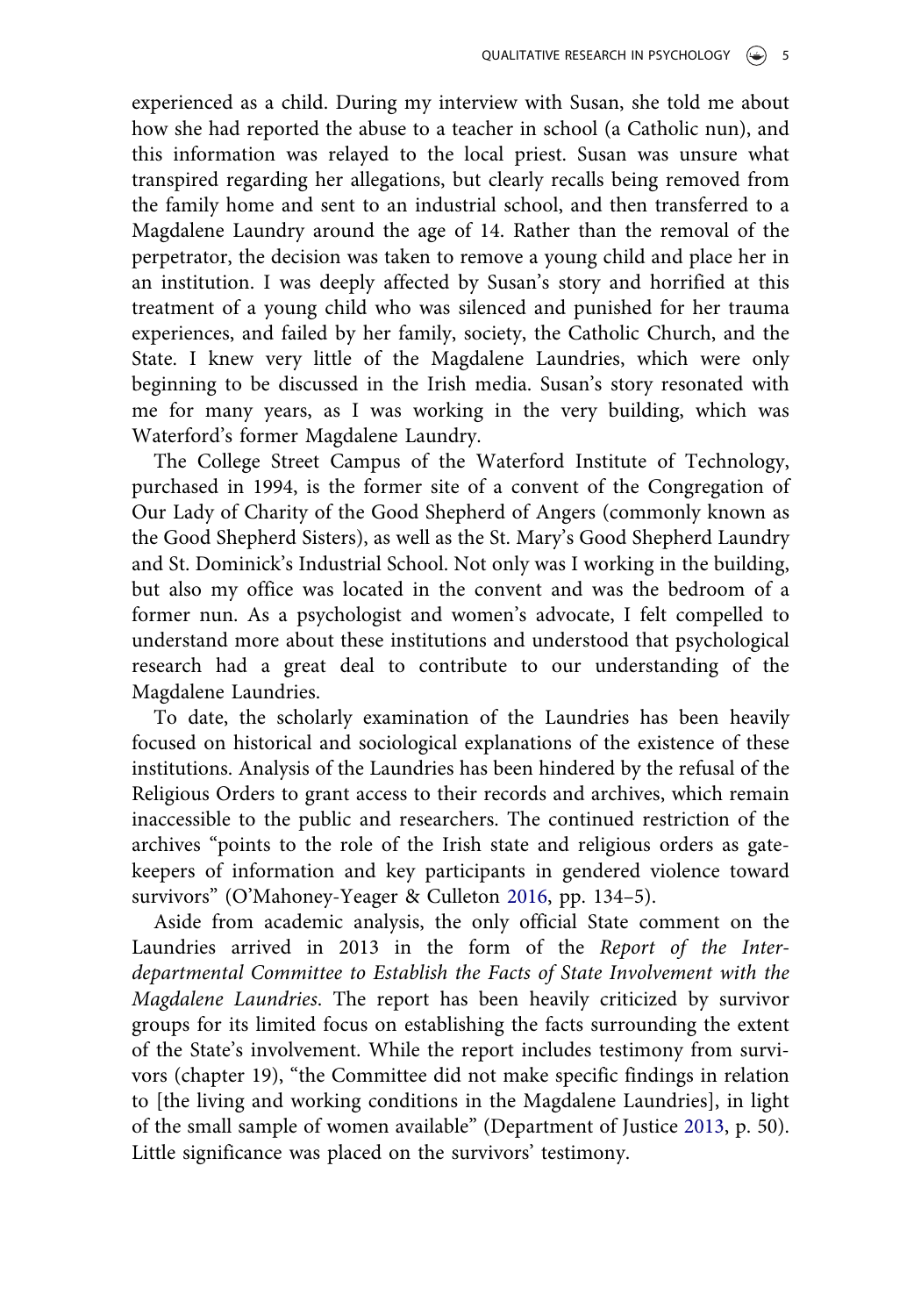#### $6 \quad \circledast$  J. O'MAHONEY

The Waterford Memories Project (WMP) was established with the explicit aim to challenge the silencing of the Magdalene women and to publicly document their stories, both as an awareness campaign and to encourage academic analysis of the historical, social, and psychological impact of these institutions. The WMP is an oral history project in digital humanities with the primary aim of safely archiving narratives of the Magdalene Laundries and Industrial Schools in southeast Ireland to record our cultural heritage and provide a platform for further analysis of our history. The research thus presents both a record of experience and a commentary on it; locating individual stories within larger contexts, not least that of the social history of the Southeast of Ireland in the 20th century.

Advocacy, then, forms part of the research aims of the WMP by providing a voice to those held in these institutions and locating these stories within a larger social and historical narrative informed by archival research. A secondary (and related) aim is to make this database available to scholars and members of the public to promote both academic and public engagement with this restricted, silenced, and contested part of our history, and advocates on behalf of the women by presenting their stories to the public.

The survivors are the primary focus of this project. Given the relative cultural "invisibility" of many of the survivors of these institutions at the time of their incarceration (and often for decades afterwards) it appears particularly vital to remember, commemorate and learn from their experiences at a local, national, and international level. The WMP works to further the aim of remembering a period in Irish history where society's legal, constitutional, and moral obligations were sometimes overlooked and, in the case of this cohort of women and children, largely ignored altogether.

#### The project's methodology

Qualitative inquiry encourages researchers to acknowledge biases in research and analyses and to be as transparent as possible when disseminating work. This desire for transparency informed my decision to place complete (and unedited) interviews with the Magdalene survivors online as part of the  $WMP<sup>3</sup>$  $WMP<sup>3</sup>$  $WMP<sup>3</sup>$ . The public access to the interviews in their entirety is both a rigorous methodological choice, which allows my analysis of the material to be considered critically by other scholars, and reflects my desire to advocate on the part of these women by aiding to disseminate their stories according to their wishes.

The methodology of the oral histories was carefully considered to ensure best ethical practice. The ongoing aim is to collate and present the oral histories of the girls and women, as well as the employees, clients, and visitors of the Laundry to address the lack of public information about the lived experience of those involved. The secondary aim is to archive these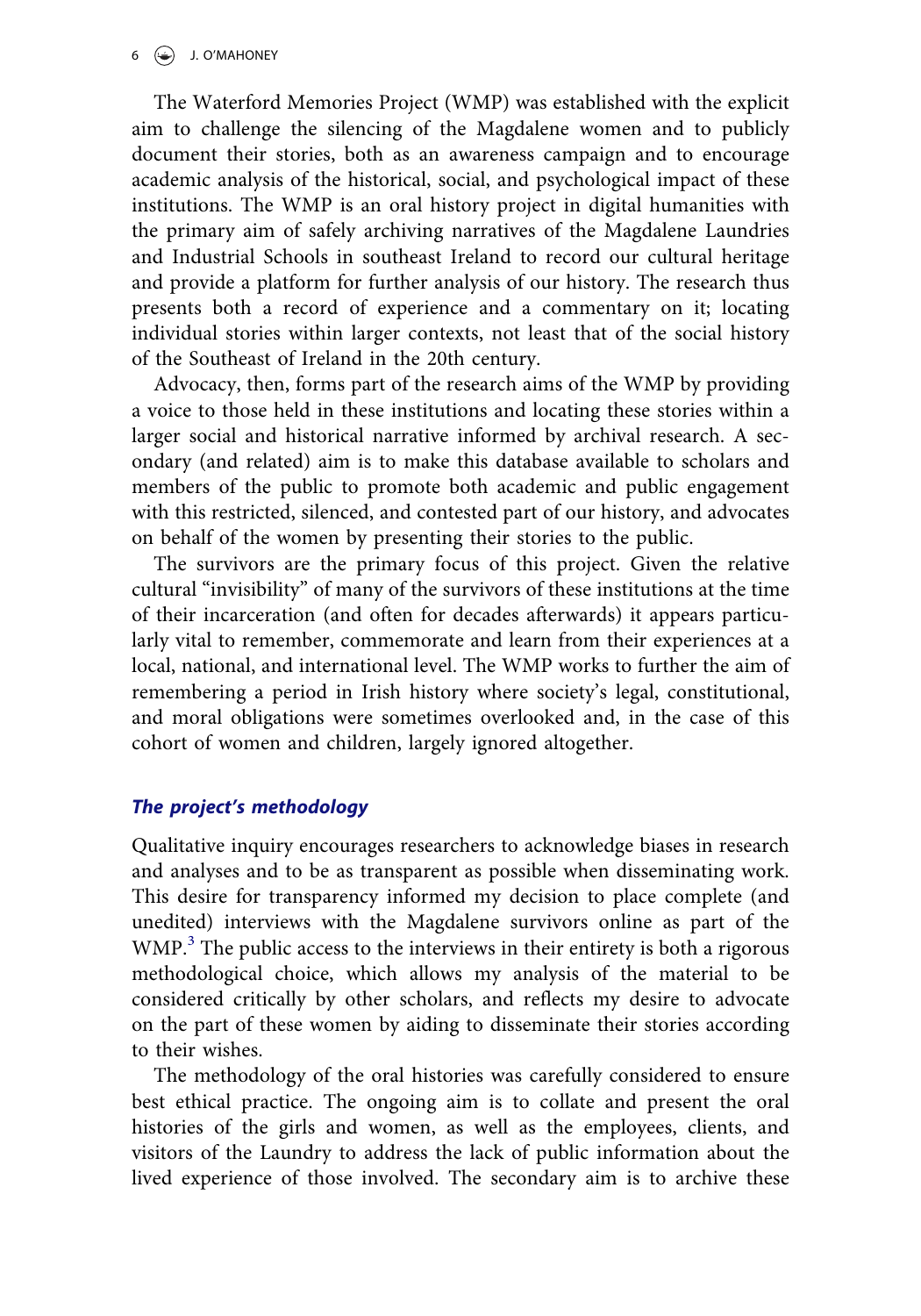histories for future generations in the form of a "virtual museum" website. The initial interviews were conducted with referrals from the Justice for Magdalenes survivor group and snowball sampling based on these initial contacts. As the project is becoming more established interviewees have been making direct contact.

The public nature of the dissemination of the interview material requires a longer period of consideration and contemplation before an interview is held. The women are offered a comprehensive consent form with options to use pseudonyms, have their voice or visual image altered, or to have their data withheld until a later date (including a detailed recording agreement, which covers copyright agreement for the recordings). Times, dates, and locations of the interviews were at the interviewees' discretion. To date, I have conducted all of the interviews as I previously have experience working with survivors of trauma.

The interviews are semi-structured and were designed to align with content in interviews the Justice for Magdalenes group had previously collated as part of their archival work. The interviews focus on the interviewees' background information, their life before entering the laundry, their arrival, the daily regimes at the laundry, leaving and the aftermath, redress, and their current state.

#### Advocacy as part of the research process

The process of documenting the women's narratives with the WMP is, in itself, an action toward social change, challenging the lacuna of information and data available from the Irish Government and Religious Orders. In this sense, advocacy occurs during the research and is viewed as more than just a desirable output or consequence of the research. The archives of the Laundries are heavily restricted and the women's voices suppressed, which has implications for the ability of survivors to integrate their experiences of violence into personal narratives. The psychological literature is expansive in discussions of memory and trauma.

Any discussion of memory and the Magdalene history should acknowledge the associated trauma and heavy emotional weight around the events. Connerton ([2008\)](#page-15-14) describes this type of collective forgetting as humiliated silence where broad-scale silence around an event associated with humiliation is covert and unacknowledged, resulting in collusive silence (as a desire to forget the events) and a collective shame. When we consider the Magdalene institutions' dominant presence in Irish society, in conjunction with decades of silence and a lack of comment on the subject, we are faced with "the tacit imposition of a taboo" (Connerton, p. 68). Zerubavel [\(2006](#page-16-3)) further argues that perceiving something as stressful and socially taboo are strong reasons for restraining what is mentioned in a conversation.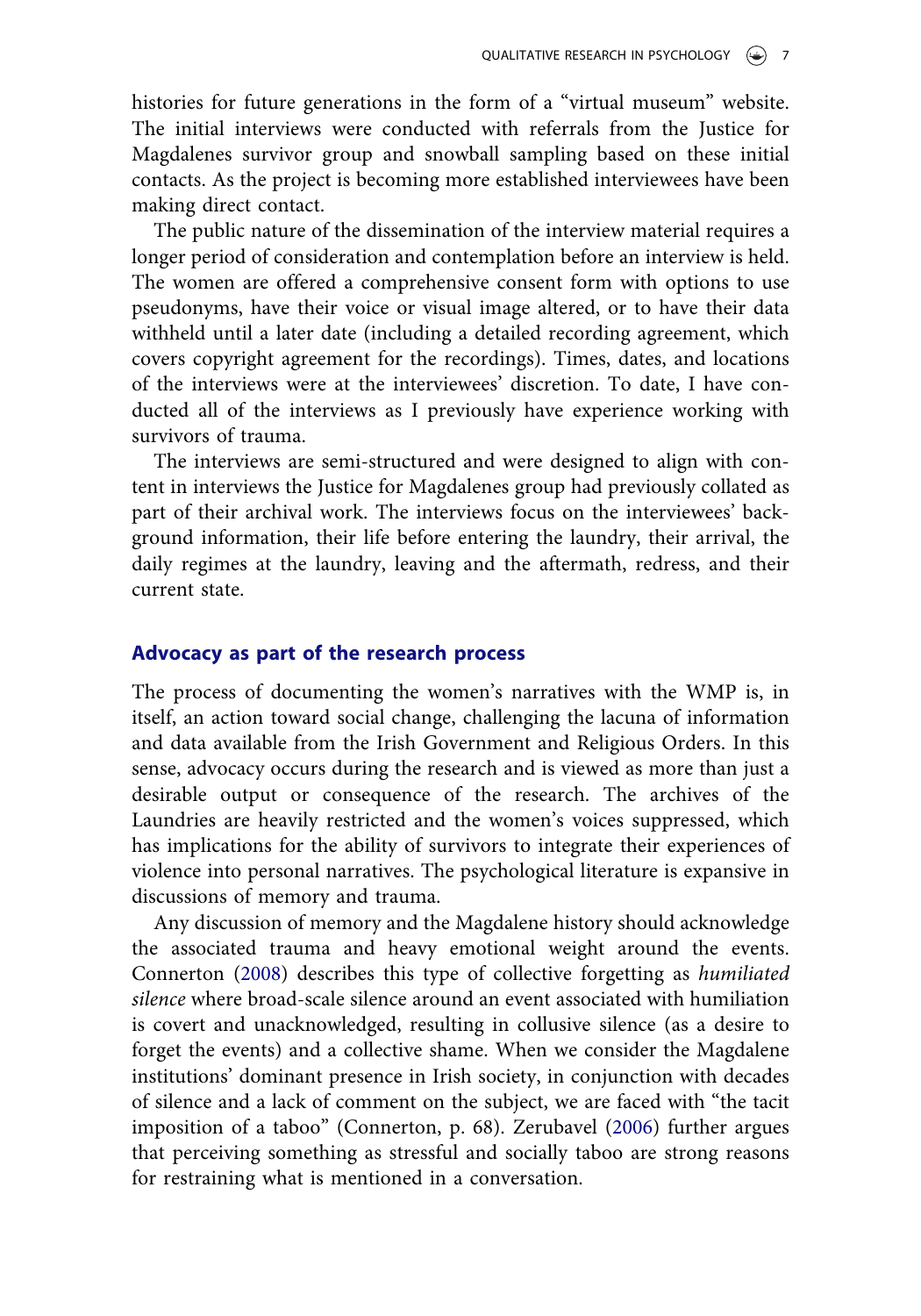#### $8 \quad \circledast$  J. O'MAHONEY

Consider, for instance, the following excerpt from an oral history interview conducted with a Magdalene survivor as part of the WMP:

It's very important that they remember that what they have done to us as people, they have done to our family. My children suffer. My children are the way they are because of who I am. Because of who they made me. They made me this way. I try my hardest to get through this, to make my life better. I've always said my children will never have the life I had. My children will never want for anything. I don't want my children to know misery. My children know I love them but I can't show them. And, in turn, because I can't do that for them I'm afraid it's going to affect them and their children. So, it's a ripple effect. They didn't just do this to me, they did it to my kids and so on and so on. I can't say it's going to be an easy battle, it's not. Mentally, emotionally and physically we were damaged in some way. The hard part for us, for me as well, they deprived us of an education. We worked the Laundries instead of getting an education. It's very humiliating when you're sitting there with your child and they're trying to do homework and you can't do it. You cannot do it.

For the survivor above, confronting her past involved providing testimony for the first time, recognizing her trauma, and engaging in dialogue through the research process. In explaining recovery from trauma, it has been noted that the process is collective, necessitating social interaction and support (Herman [1992;](#page-15-15) Pennebaker [1997;](#page-15-16) Pennebaker & Gonzales 2008; Pennebaker & Seagal [1999](#page-15-17); Rose [1999\)](#page-16-4). Much has been written about the silencing of trauma survivors when their experiences are "taboo" and therefore characterized by silence and stigma. Again, the silence here must be understood both from a personal, cognitive level (as a form of survival for the survivor) as well as in terms of broader societal processes, which encourage survivors of trauma to stay silent around topics that are prohibited from being discussed openly in society.

Narratives about crisis or trauma mark a direct response to the silence surrounding these women's lives. By archiving and sharing these stories online, the WMP provides a platform to extend these stories outside of Ireland and to bring awareness to the survivors' narratives. Presenting these interviews to a public audience in itself forms advocacy work as an action taken to affect change (Cumiskey [2014](#page-15-10)).

As scholars, our role of witness to these historical traumas is paramount. Qualitative investigation acknowledges the engaged role of the researcher. Recently, the term ethnographies of engagement (e.g., Clair [2012;](#page-15-18) Clair & Mattson [2013](#page-15-19)) have been utilized to reflect the difficult conditions under study, as well as the role of the researcher in becoming part of the solution. In this sense, the methodology, theory, and action are inextricable.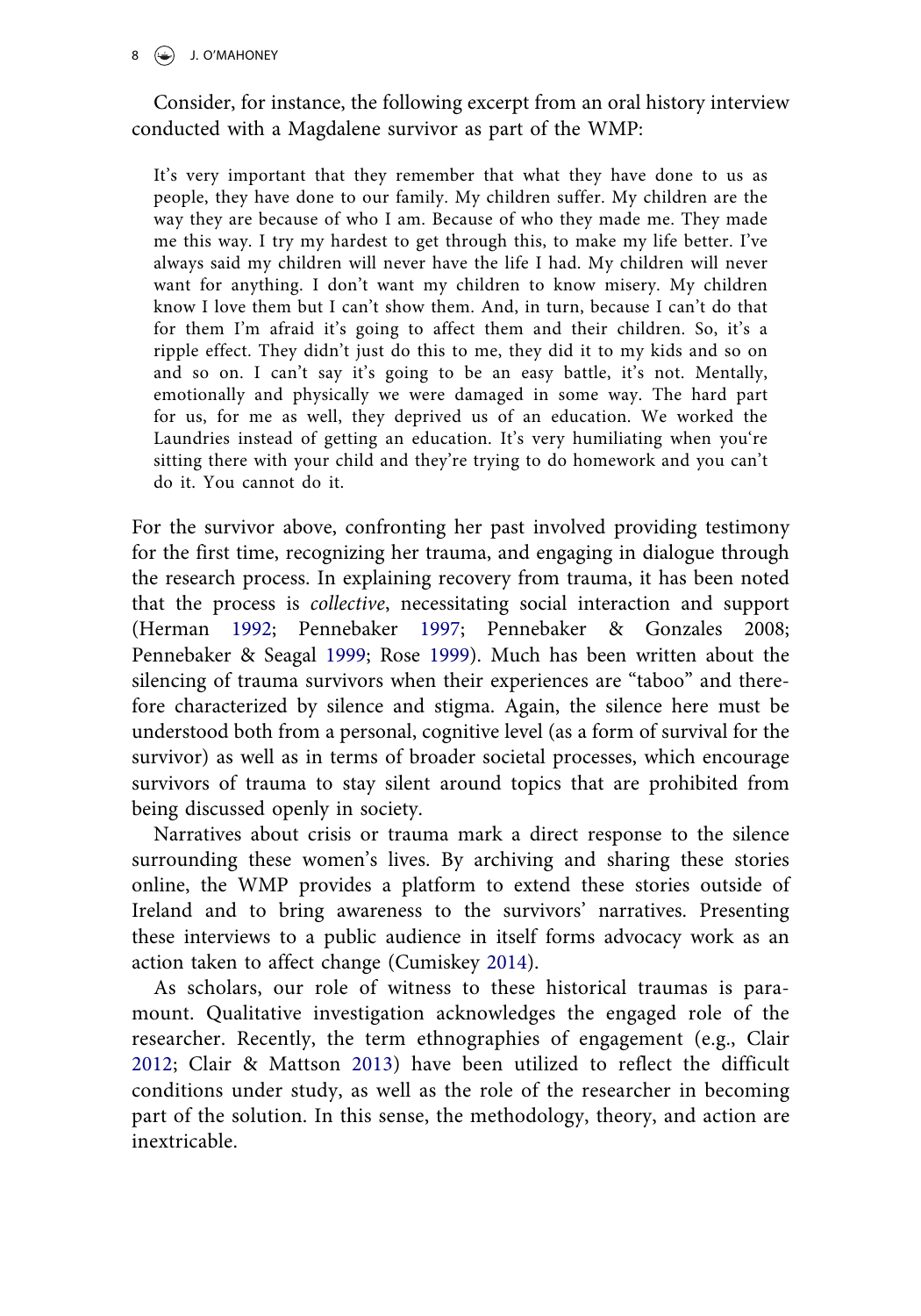#### Advocacy, engagement, and participant trust

Working with survivors of trauma is challenging across many domains. Advocacy and academic analysis cannot be separated in many social justice projects, and trust and ethics are at the crux of the research process. In particular, trust is essential in the survivors' decision to participate in research.

In this sense, engagement becomes a requirement on both sides—the participants expect that I am engaged and compassionate, and participants are similarly active and engaged in the research project. Fundamentally, achieving informed consent from a participant is a negotiation of trust in any project. Participants clearly want to know that their stories are being managed respectfully and that the researchers have their best interests in mind.

Note, that I speak here of compassionate engagement and not empathy. Similarly, my aim with the online dissemination of this information is not to encourage empathy but rather to encourage compassion. The reason for this is that empathy can be biased and can be costly. Bloom ([2014](#page-14-3), para. 10) maintains that we are "more moral once we put empathy aside… [by drawing] on a reasoned, even counter-empathetic, analysis of moral obligation and likely consequences." When writing about marginalized groups like the Magdalene survivors, the scholar's writing almost inevitably is seen as acceptance of the group's views, if not advocacy on the group's behalf (Zulaika [1995](#page-16-5)). Qualitative inquiry reminds us that there is no neutrality in research, no absolute truth, and that morality is socially constructed, by our respondents and ourselves. Maintaining this focus can help us to engage compassionately, rather than engaging too intensively through empathy, and can lead to less superficial, thick description in our analyses.

At its core, empathy would seem to involve an *imagined engagement* with the world being described by the Magdalene survivors. A large volume of literature has demonstrated how directly experiencing others' pain (empathy) can lead to burnout, depression, anxiety, and so forth (Bloom [2014](#page-14-3)). Direct engagement with suffering can be highly aversive (Singer [2015](#page-16-6)). Actually, being a "good person is related to more distanced compassion, along with self-control, and a sense of justice" (Bloom, para. 32). Bloom ([2014\)](#page-14-3) maintains that this "cognitive empathy" should be modified and directed by rational deliberation to produce a kinder world. Singer's [\(2015](#page-16-6)) work on effective altruism supports this notion as he describes effective altruists as relying more on reason than emotion. Certainly it is possible that effective altruists also feel empathy, but they rationally decide on action.

Effective altruism is, quite simply, the ethos that "we should do the most good we can" (Singer [2015,](#page-16-6) p. 8). Singer maintains that effective altruism gives meaning and fulfillment to our own lives and suggests that many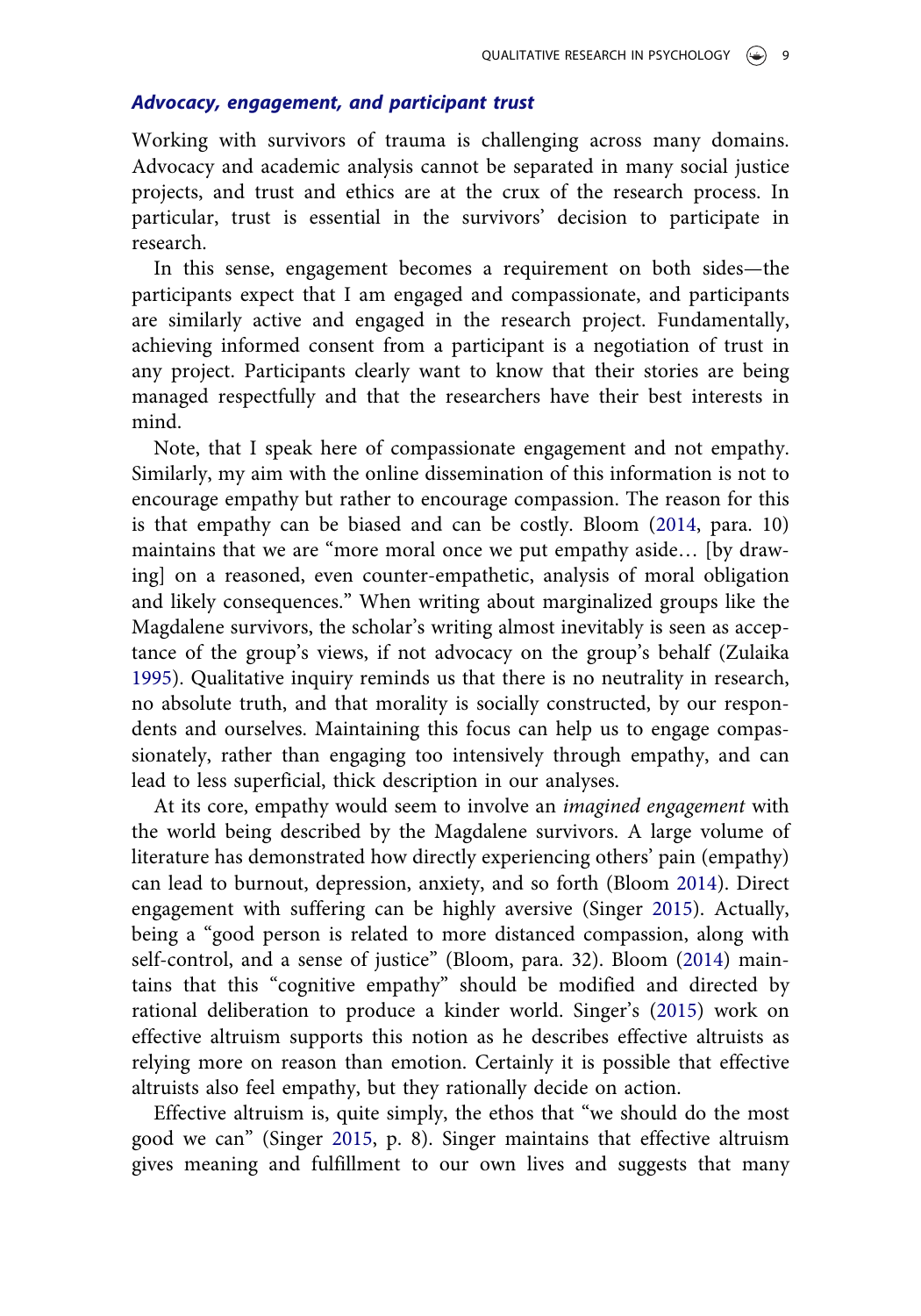people can use reason to broaden their moral and ethical decision making and actions. He says that "effective altruism is an advance in ethical behavior as well as in the practical application of our ability to reason" (Singer, p. 264).

But what does this look like in practice? Engagement in research cannot be reduced to a set of procedures. While it is possible to describe some practical techniques, this should not suggest that engaging with a research participant is reducible to a set process. Qualitative methods play a key role in recognizing these concepts in psychological research but are often accused of failing to adhere to the validity standards of positivist, quantitative work as a result. Evaluating the validity of research involves making a judgment about how well the research has been carried out, and whether the findings can be regarded as trustworthy and useful. It is important for qualitative researchers to emphasize these criteria can effectively be applied to qualitative research.

For instance, compassionate engagement with an interviewee can (somewhat counterintuitively) allow for a more objective consideration of the interview material. For instance, claims of fact or views expressed by an interviewee may be incorrect or far removed from my own evaluations of events; however, a compassionate attitude allows these views to be considered in terms of the survivor's experience of their world. Rather than dismissing these views, they hold immense interest as symbols of the survivor's worldview to consider. What does the framing of experiences in a certain way achieve for the person in his or her narrative? Is the person simply uncertain about this experience, or does this suggest a formed schema of a world that looks very different for her than I? Compassionate engagement here is key. Variability in responses (even for the same person) is not treated as error but rather as individual and contextual variation in their world. Sensitivity to context is essential through an in-depth engagement with the topic and person's description of their experiences. Transparency and reflexivity are equally essential in assessing the rigor of qualitative work (Yardley [2000](#page-16-7)), which has informed the public dissemination of the interviews conducted for the WMP, as well as promoting engagement with the women's stories to allow their voices to advocate on their behalf.

One of the Magdalene survivors describes coming back to Ireland from the United Kingdom to "get answers" and to ensure that her story was heard:

I felt very bitter…I was searching for peace of mind about the standing of why this happened to me. But I understand now it's because of ignorance, dogma corruption, greed, church, government, male domination, all that. I feel very angry still about this Catholic Church indoctrination because it all stems from that with the government and the male domination of Irish politics and it still goes on today. They've still ignored us, they're still ignoring us, they're just using any old trick. How do we know this is not going to continue or go on again in Irish society, we don't know…but, it'll take more than me to speak out because I think it's too hidden.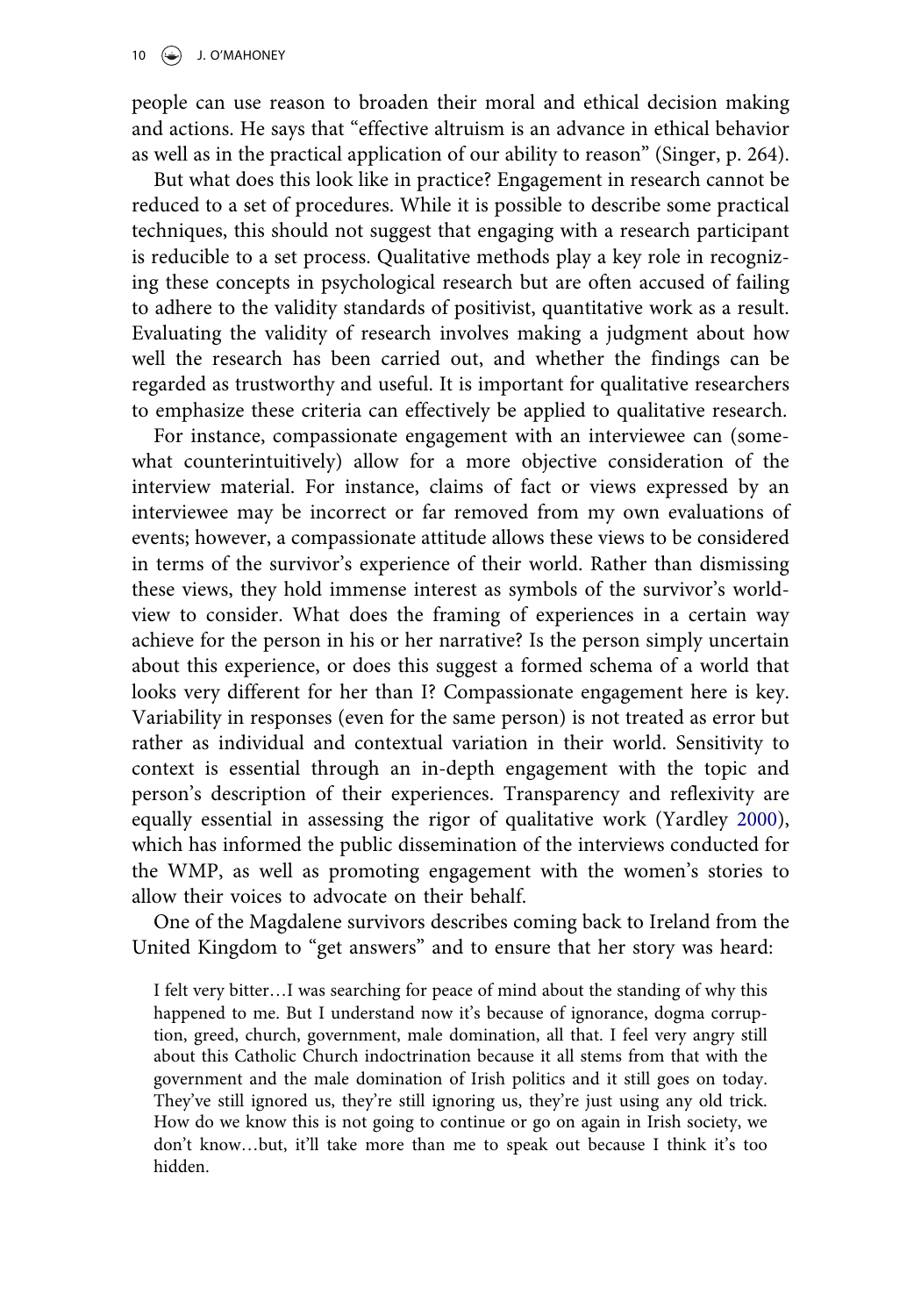It is the public purpose of placing the interviews online that is important in the WMP. This allows the sharing of stories to promote diverse debate about how we might understand the dehumanization of these women and to provide a platform for the stories to contest the hidden history of the Laundries. This public display of stories can facilitate these women taking back some of the power and control to reclaim the narrative of the Magdalene Laundries. When I asked another survivor about how she felt about the increasing media coverage and debate about the Laundries, she responded:

Well, I love that it's highlighted, it's great that there's wonderful people like yourself, getting the story out, I think that is fantastic, I think Justice for Magdalenes has done us very proud by the women, they've done a great job, they've been very good to the women. The reports that I'm getting about them is fantastic. There's one lady who has cancer, and they go and take her to the hospital and everything, they are very, very good to the women. And I think people like them, they're the ones who have made our life better…Not the government, not the Church. The Church has never stood up and said sorry to us. It's those people out there highlighting, giving out to people out there, there is that side to it that were grateful to, that we're thankful for. The apology means nothing to us now.

In this way, narration becomes "a subversive act, especially in light of power-ful external and internal forces working against it" (Sloan [2014,](#page-16-8) p. 273). In other words, the collation and dissemination of the women's stories is an act against the collective forgetting as a form of humiliated silence where broadscale silence around an event associated with humiliation is covert and unacknowledged, resulting in collusive silence (as a desire to forget the events) and collective shame (Connerton [2008](#page-15-14)).

The point here is that engagement and advocacy can be positive forces, which make for better relationships between researchers and study participants, providing we strike a balance between compassionate engagement (rather than empathy) and critical reason. This, combined with transparency and reflexivity throughout the research process, can further help protect against accusations of bias.

To demonstrate the positive integration of research, advocacy, and social change, the final part of this article will provide a brief example of an advocacy-driven event, which the WMP has been involved with for the past two years. The Flowers for Magdalenes annual event is an example of advocacy work, which has been directly influenced and informed by academic scholarship.

#### Flowers for Magdalenes annual event

The sixth year of the annual Flowers for Magdalenes event took place in March 2017 and was facilitated in Waterford by the WMP. The event is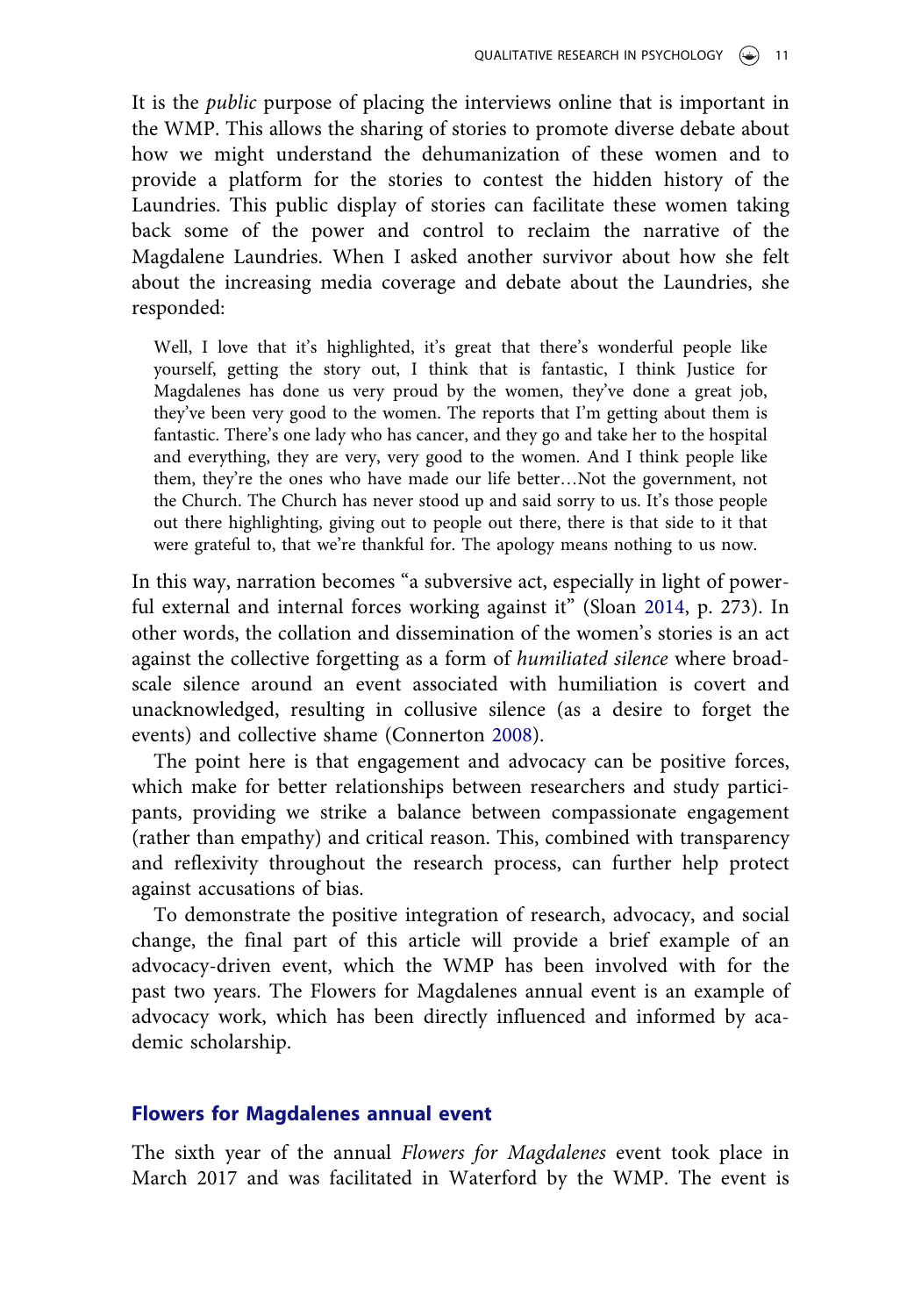delivered as part of the continuing activist work by Justice for Magdalenes Research (JFMR), a survivor advocacy group, which worked to achieve an apology from the Irish State to the Magdalene women and the establishment of a distinct redress scheme for all survivors of Ireland's Magdalene laundries. Yearly, JFMR calls on members of the public to visit Magdalene graves and to lay flowers to honor the women who lived and died behind convent walls. The Flowers for Magdalenes events take place around the country in all cities and towns where there were Magdalene Laundries—Dublin, Cork, Galway, Limerick, New Ross, and Waterford. At least 1 663 former Magdalene women are buried in cemeteries in Ireland, many in unmarked graves. Additionally, due to the common practice of assigning women a new name upon entry to the Laundry, establishing the true identities of those buried or named on burial plaques is extremely difficult (JFMR [n.d.\)](#page-15-20). Even in death these women have continued to be silenced, hidden, and disregarded by society, the State, and the Religious Orders.

A major premise of the Flowers for Magdalene event is directly challenging this silencing through direct engagement with sites of trauma. The events are held at the grave sites where the women are buried. The focus of the Waterford event was to recognize that these women existed, how they suffered, and ultimately were silenced, and to break that silence through song, poetry, a reading of the survivors' own words, and by laying flowers to commemorate these women.

The event continues to grow in significance, with the need for active memorialization becoming even more salient as we see further potential destruction of the Magdalene history. New property developments are currently planned on three former Magdalene Laundry sites at Donnybrook, Sean McDermott Street, and Sunday's Well. In addition, during the first weeks of 2016, the former Magdalene Laundry in New Ross was demolished.

Our understanding of the Magdalene history and heritage is still heavily contested. Active memorialization, while difficult, is even more important in this context. While these events will not finalize the issue, they can be significant to survivors. Rose Fitzgerald Kennedy famously stated, "It has been said, 'time heals all wounds.' I do not agree. The wounds remain. In time, the mind, protecting its sanity, covers them with scar tissue and the pain lessens. But it is never gone." For the Magdalene women, these wounds are contested and therefore all the more difficult to heal when our society ignored and silenced these women for decades. Presence of people at events such as Flowers for Magdalenes is a direct and active response to that silence, as we show determination to remember and interact with these contested memories.

Such active methods of memorialization are required so we can learn from what happened in these institutions as an "active legacy." Both the JFMR and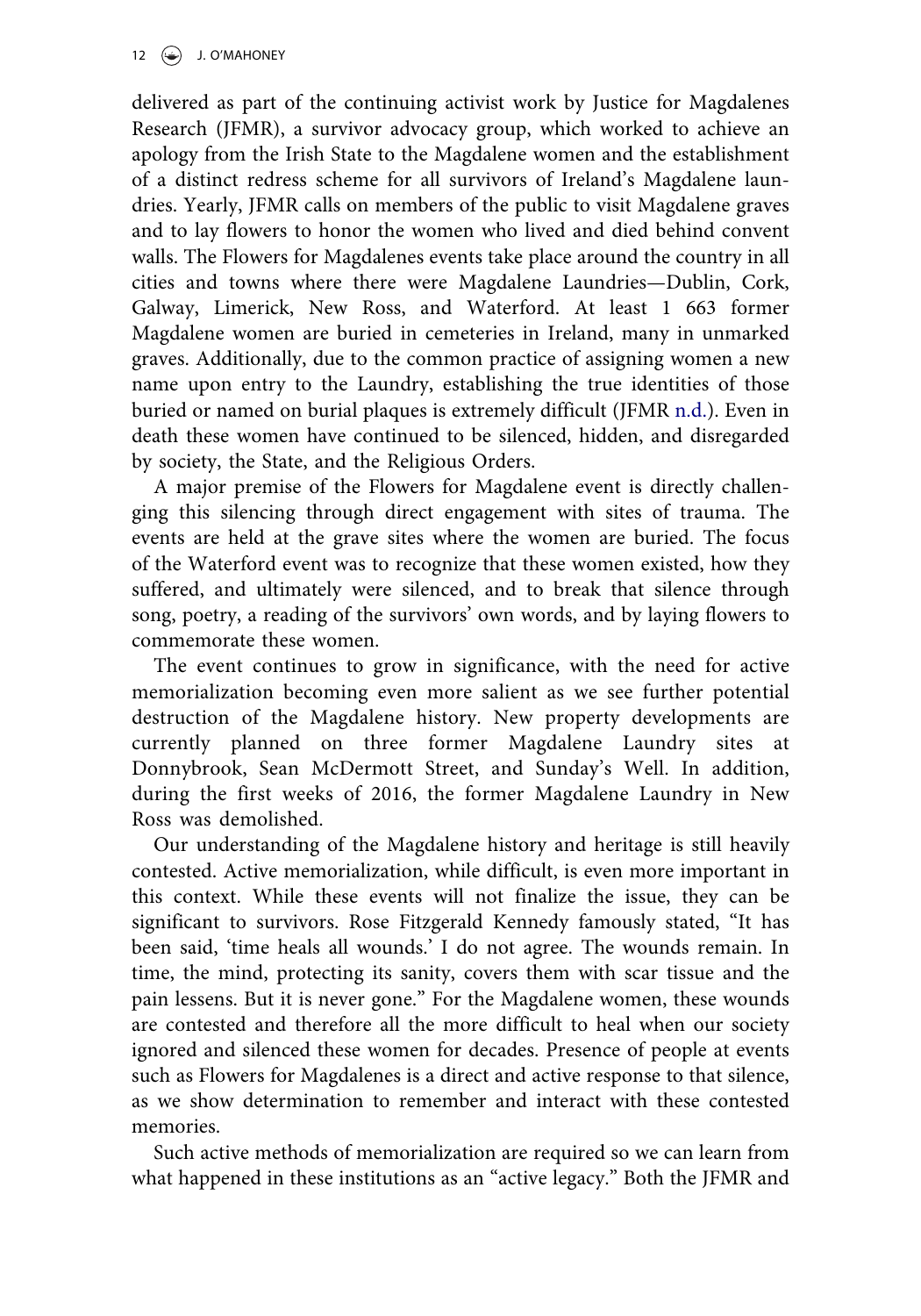the WMP hold these similar aims. Discussion of our past, present, and future, which will allow us to actively remember and actively engage in such ceremonial acts, will encourage a collective consciousness about what happens when society, the State, and Church disregard our children, sisters, and mothers.

#### Concluding remarks

This article has considered how a project documenting interviews with survivors of Ireland's Magdalene Laundries explores the relationship between psychology and advocacy. Trauma experiences are social, like all historical events (Herman [1992](#page-15-15); Pennebaker [1997](#page-15-16); Pennebaker & Gonzales 2008; Pennebaker & Seagal [1999;](#page-15-17) Rose [1999](#page-16-4)). We cannot ignore the import of social interaction and collective nature of coping with trauma memory, as survivors require a sympathetic and understanding listener when coping with trauma and to begin to make sense of their experiences. As psychology scholars, we are part of this collective process when we ask survivors to participate in research projects and to tell us their stories.

As such, we are bearing witness to historical trauma. My colleagues and I become part of the collective discourse of the Magdalene story, alongside the survivors, politicians, and media. Whether these actors intended to advocate for the Magdalene women, advocacy can and will form the heart of what Magdalene scholars will accomplish their work. In this project, an actionapproached focus to psychological research with the survivors of the Magdalene Laundries provides strong evidence for the suitability of psychologists to examine and advocate on these social and moral issues.

Ernest Boyer ([1996,](#page-14-4) p. 20) argued that "campuses should be viewed by both students and professors not as isolated islands, but as staging grounds for action," as we need a larger sense of purpose and mission in order to allow the scholarship of engagement to occur through communication between "academic and civil cultures." Boyer's call to move from our distanced ivory towers into the contexts of the groups we study is at the cornerstone of the scholarship of engagement but, I would argue, also requires advocacy. As researchers employed by higher education institutions, we are considered public servants; scholarship is measured by its service to the wider community and nation (Boyer).

The core ethos of the WMP is to document survivor narratives to challenge the continued silencing of the Magdalene women in a direct action toward social change, as it challenges the lacuna of information and data available from the Irish Government and Religious Orders. The project's future intention is to collate this digital material into educational packages for schools and universities, and members of the public interested in Irish memory and history. There are currently two additional plans for future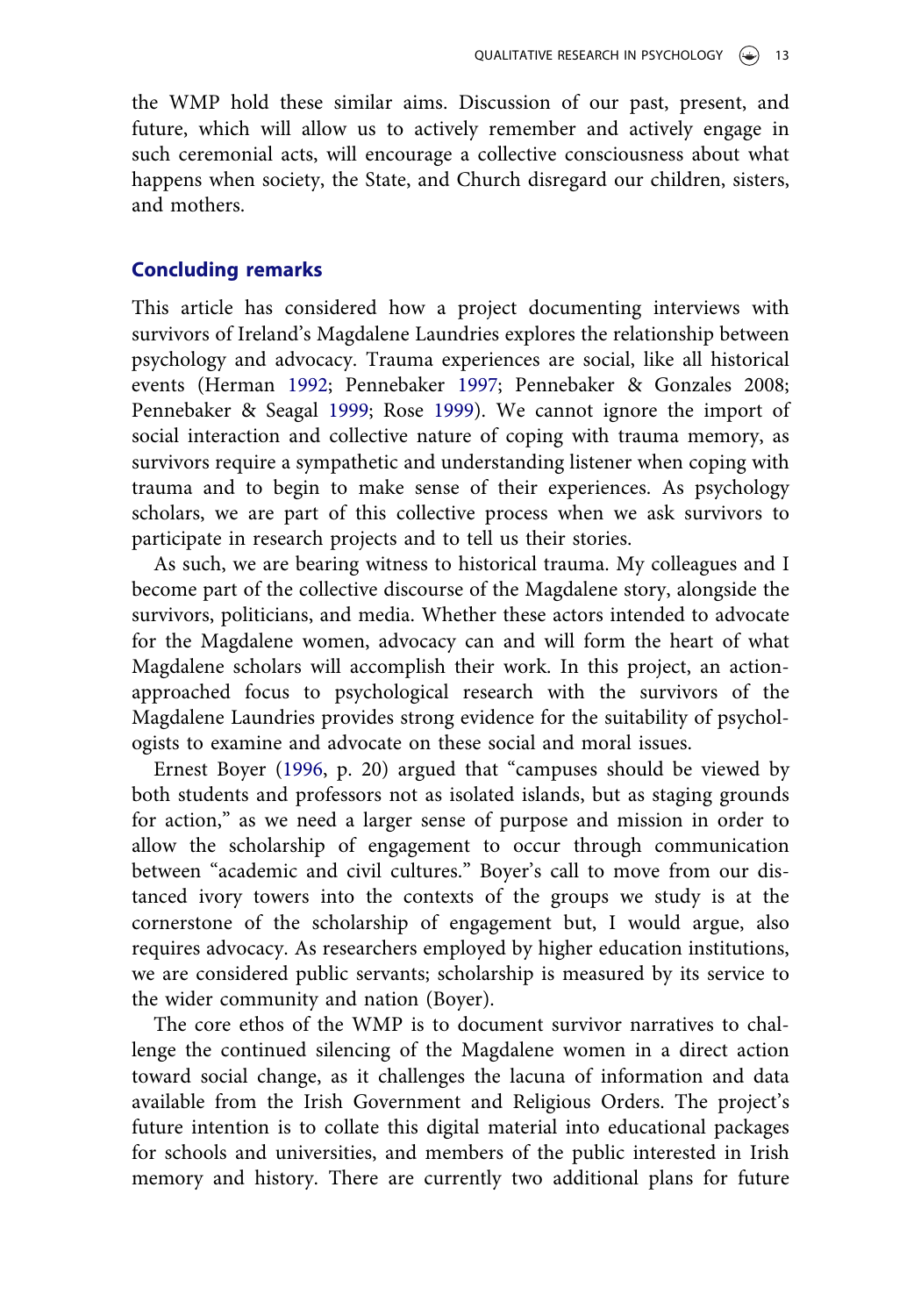dissemination, creating a virtual tour of the former laundry and industrial school in Waterford and developing an educational pack for schools. The virtual tour is in its early stages on the website, and the project will be engaging with students of architecture and film to establish a permanent record of the physical buildings on site. Plans for the educational pack include seminars with leading experts in education and Irish history to create datasets (available from the website) for secondary and third level educators to use in classrooms. It is envisaged that these datasets will include video clips, readings, tasks, and images to enhance active learning and interaction with local and national history about the Laundries, which is currently not considered in second-level coursework in Ireland.

Such advocacy is essential in order to contribute to a public understanding of experiences of the Magdalene women, as well as the cultural, political and economic significance of these stories to our Irish heritage. The WMP's action-approached focus to psychological research with the survivors of the Magdalene Laundries provides strong evidence for the suitability of applying psychological methods to social and moral issues.

### **Notes**

- <span id="page-14-0"></span>1. The early institutions were variously titled Asylums, Refuges, and Penitentiaries and later became known as Magdalene Laundries.
- <span id="page-14-1"></span>2. A pseudonym has been used here to protect the survivor's identity.
- <span id="page-14-2"></span>3. The only editing of content in the interviews was to censor any names mentioned by the interviewee in order to protect others' privacy.

### Notes on contributor

Jennifer O'Mahoney is a lecturer in social, abnormal, and forensic psychology at the Waterford Institute of Technology (WIT). Her research focuses on how victimology and trauma are remembered and narrated by survivors and collectively by wider society. She is the primary investigator of the Waterford Memories Project (www.waterfordmemories.com), which aims to contribute toward a better understanding of the system of Magdalene Institutions that existed in Ireland through the gathering and study of testimonies from people who are directly or indirectly related to these institutions, to recognize the history and journey of the people whose lives were impacted by these institutions.

### References

- <span id="page-14-3"></span>Bloom, P 2014, 'Against empathy', Boston Review, viewed 14 October 2016, [<http://bostonre](http://bostonreview.net/forum/against-empathy/peter-singer-response-against-empathy-peter-singer%2265) [view.net/forum/against-empathy/peter-singer-response-against-empathy-peter-singer](http://bostonreview.net/forum/against-empathy/peter-singer-response-against-empathy-peter-singer%2265)≥.
- <span id="page-14-4"></span>Boyer, E 1996, 'The scholarship of engagement', Journal of Public Service and Outreach, vol. 1, no. 1, pp. 11–21.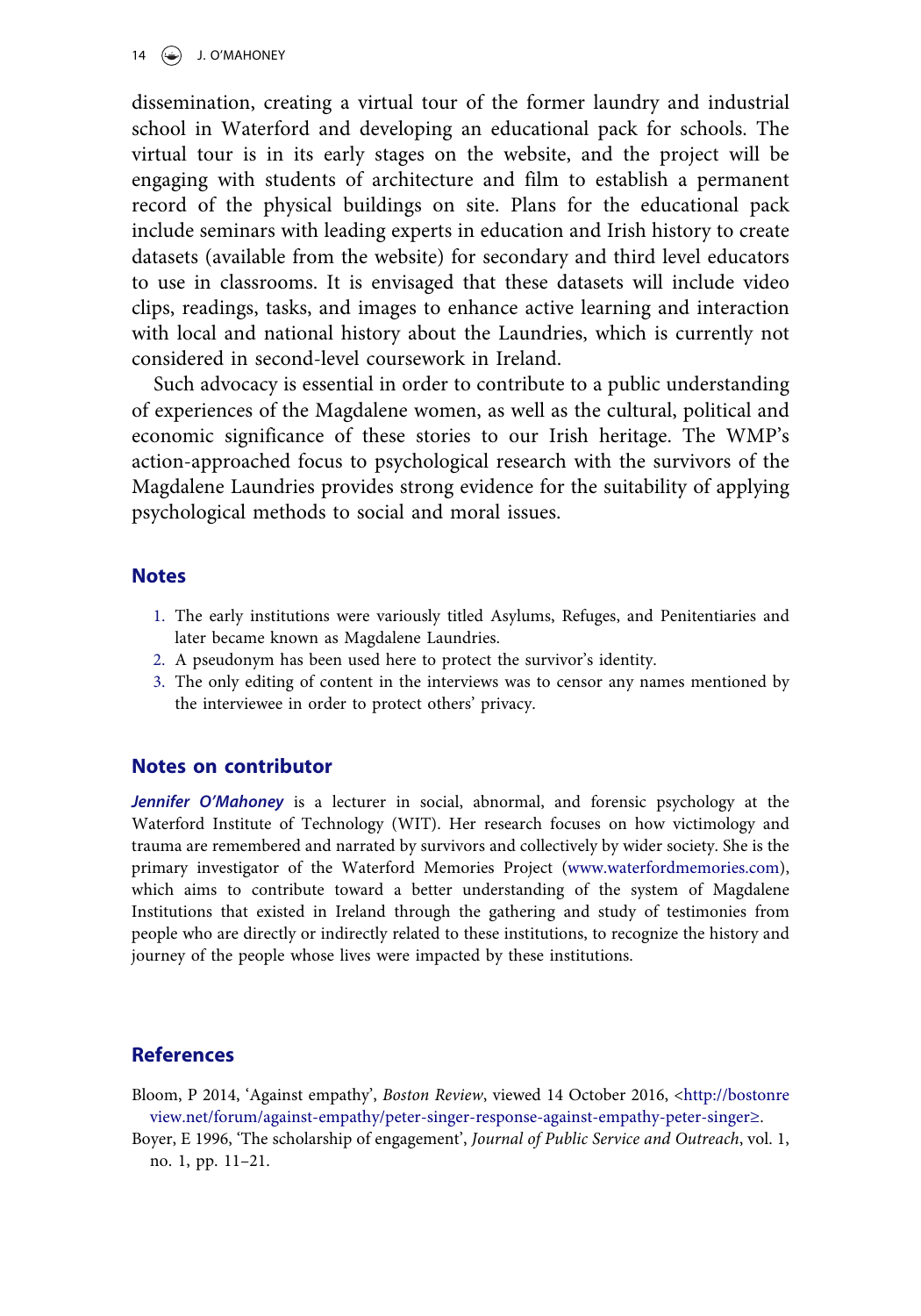- <span id="page-15-18"></span>Clair, R 2012, 'Engaged ethnography and the story(ies) of the anti-sweatshop movement', Cultural Studies/Critical Methodologies, vol. 12, no. 2, pp. 132–45.
- <span id="page-15-19"></span>Clair, R & Mattson, M 2013, 'From accident to activity: an ethnographic study of community engagement—from symbolic violence to heroic discourse', Tamara, vol. 11, no. 4, pp. 27–40.
- <span id="page-15-14"></span>Connerton, P 2008, 'Seven types of forgetting', Memory Studies, vol. 1, no. 1, pp. 59–71.
- <span id="page-15-2"></span>Conrad, K 2004, 'Locked in the family cell: Gender, sexuality, and political agency in Irish national discourse', University of Wisconsin Press, Madison.
- <span id="page-15-7"></span>Cullen, M & Luddy, M 2001, Female activists: Irish women and change 1900-1960, Woodfield Press, Dublin.
- <span id="page-15-10"></span>Cumiskey, K 2014, 'Advocacy', in T Teo (ed.), Encyclopedia of critical psychology, Springer, New York, pp. 49–54.
- <span id="page-15-3"></span>Department of Justice 2013, Report of the Interdepartmental Committee to Establish the Facts of State Involvement with the Magdalene Laundries, Department of Justice and Equality, Dublin.
- <span id="page-15-0"></span>Finnegan, F 2004, Do penance or perish: Magdalen asylums in Ireland, Oxford University Press, Oxford.
- Henwood, K 2014, 'Qualitative research', in T Teo (ed.), Encyclopedia of critical psychology, Springer, New York, pp. 1612–4.
- <span id="page-15-15"></span>Herman, J 1992, Trauma and recovery: the aftermath of violence, Basic Books, New York.
- <span id="page-15-8"></span>Inglis, T 1998, Moral monopoly: the rise and fall of the Catholic Church in modern Ireland, UCD Press, Dublin.
- <span id="page-15-11"></span>Jarrett, R & Fairbank J 1987, 'Psychologists' views: APA advocacy of and resource expenditure on social and professional issues', Professional Psychology: Research and Practice, vol. 18, no. 6, pp. 643–6.
- <span id="page-15-20"></span>JFMR n.d., 'Justice for Magdalenes (information booklet)' Justice for Magdalenes, Cavan, Ireland, viewed 10 February 2013, <[http://www.magdalenelaundries.com/jfm\\_booklet.](http://www.magdalenelaundries.com/jfm_booklet.pdf%2265) [pdf](http://www.magdalenelaundries.com/jfm_booklet.pdf%2265)≥.
- <span id="page-15-9"></span>Lenz, C 2010, 'The silenced memories of the sexualised other in post-war Norway', in C Doving & N Schwaller (eds.), Minority narratives and national memory, Unipub, Oslo, pp. 83–94.
- <span id="page-15-1"></span>Luddy, M 2007, Prostitution and Irish society, Cambridge University Press, Cambridge.
- <span id="page-15-12"></span>Marczyk, J, 2016, 'Psychology research and advocacy: some relationships weren't meant to be', Psychology Today, viewed 1 March 2017, [<https://www.psychologytoday.com/blog/](https://www.psychologytoday.com/blog/pop-psych/201605/psychology-research-and-advocacy%2265) [pop-psych/201605/psychology-research-and-advocacy](https://www.psychologytoday.com/blog/pop-psych/201605/psychology-research-and-advocacy%2265)≥.
- <span id="page-15-4"></span>O'Donnell, K 2011, 'Justice for Magdalenes', Irish Human Rights Commission and Law Society of Ireland Ninth Annual Human Rights Conference, Dublin, Ireland.
- <span id="page-15-13"></span>O'Mahoney-Yeager, J & Culleton, J 2016, 'Gendered violence and cultural forgetting: the case of the Irish Magdalenes', Radical History Review, vol. 126, pp. 134–146.
- <span id="page-15-6"></span>O'Mahony, P & Delanty, G 2001, Rethinking Irish history: nationalism, identity and ideology, Palgrave Macmillan, London.
- <span id="page-15-5"></span>O'Rourke, M 2011, 'Ireland's Magdalene Laundries and the State's duty to protect', Hibernian Law Journal, vol. 200, no. 10, pp. 200–37.
- <span id="page-15-16"></span>Pennebaker, J 1997, 'Writing about emotional experiences as a therapeutic process', Psychological Science, vol. 8, no. 3, pp. 162–6.
- Pennebaker, J & Gonzales, A 2008, 'Making history: social and psychological processes underlying collective memory', in J Wertsch & P Boyer (eds.), Collective memory, Cambridge University Press, New York, pp. 110–29.
- <span id="page-15-17"></span>Pennebaker, J & Seagal, J 1999, 'Forming a story: the health benefits of narrative', Journal of Clinical Psychology, vol. 55, pp. 1243–54.